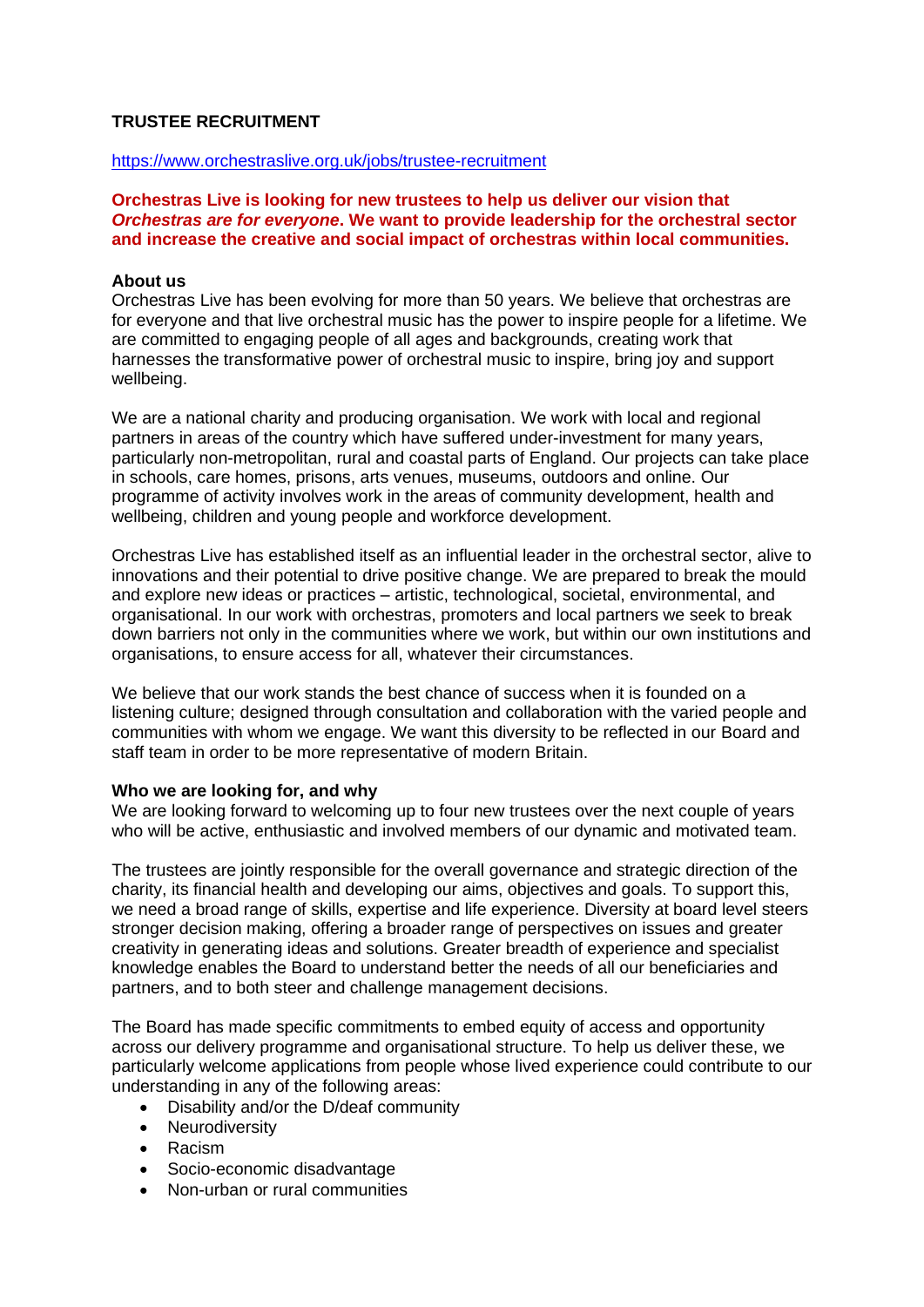In addition, we have reviewed the range of skills and expertise we will need to call on to deliver our long-term strategy. We wish to strengthen specialist knowledge on the Board in the following areas:

- Health & wellbeing with a focus on Social Prescribing
- Strategic financial planning and monitoring, which may include a broad understanding of the funding context for culture
- The music education sector, either the broad landscape or specific areas: Early Years or Higher Education/Conservatoire
- Local Government / Place Based Development (Levelling Up agenda) / Public Sector Commissioning

# **About you**

We welcome applications from people of all backgrounds, age groups and cultures. We are particularly keen to receive applications from D/deaf and/or disabled candidates and/or those whose heritage is of the Global Majority (Black, Indigenous and People of Colour), as they are currently under-represented on our Board. We also want to ensure representation from across England, our area of operation.

Previous trustee experience is not essential – we support new trustees with training and mentoring including matching them with a more experienced trustee as a buddy. We offer access support for people who face barriers to inclusion, meeting in accessible venues, being flexible in scheduling meetings at different times of day and covering travel expenses as outlined in our Inclusion Statement [provide link to page on OL website].

## **What you will be expected to do**

Trustees meet as a full Board at least four times a year and there are a small number of standing committees and working groups. Board meetings and an annual Away Day usually take place in either Leeds or London; as our trustees are based in different parts of the country, virtual (online) attendance is possible. Committees and working groups usually meet on Zoom. Papers are circulated by email in good time for trustees to read them thoroughly before the meeting.

In addition, trustees are expected to attend at least two Orchestras Live activities a year and contribute feedback for our internal evaluation systems.

Whilst the role is voluntary and unpaid, travel and other appropriate expenses are reimbursed.

## **Role of Trustees**

The trustees have ultimate accountability for Orchestras Live, ensuring that it is solvent, well run, and delivering its charitable outcomes. Trustees must act with integrity and avoid any personal conflicts of interests and are expected to be advocates for Orchestras Live whenever the opportunity arises.

All trustees need to meet the following essential criteria:

- commitment to and support of Orchestras Live's purpose and vision;
- commitment to creating a more equal and fair orchestral sector and to ensuring that Orchestras Live's governance and internal systems cement an inclusive approach across everything we do and how we do it;
- an ability to think strategically and exercise sound judgement;
- an ability to reflect their own area of expertise in the full range of Board discussions:
- an ability to advocate for Orchestras Live both within their own context and that of Orchestras Live networks and events;
- a clear understanding of, or willingness to undertake training to acquire, the principles of charitable and corporate governance.